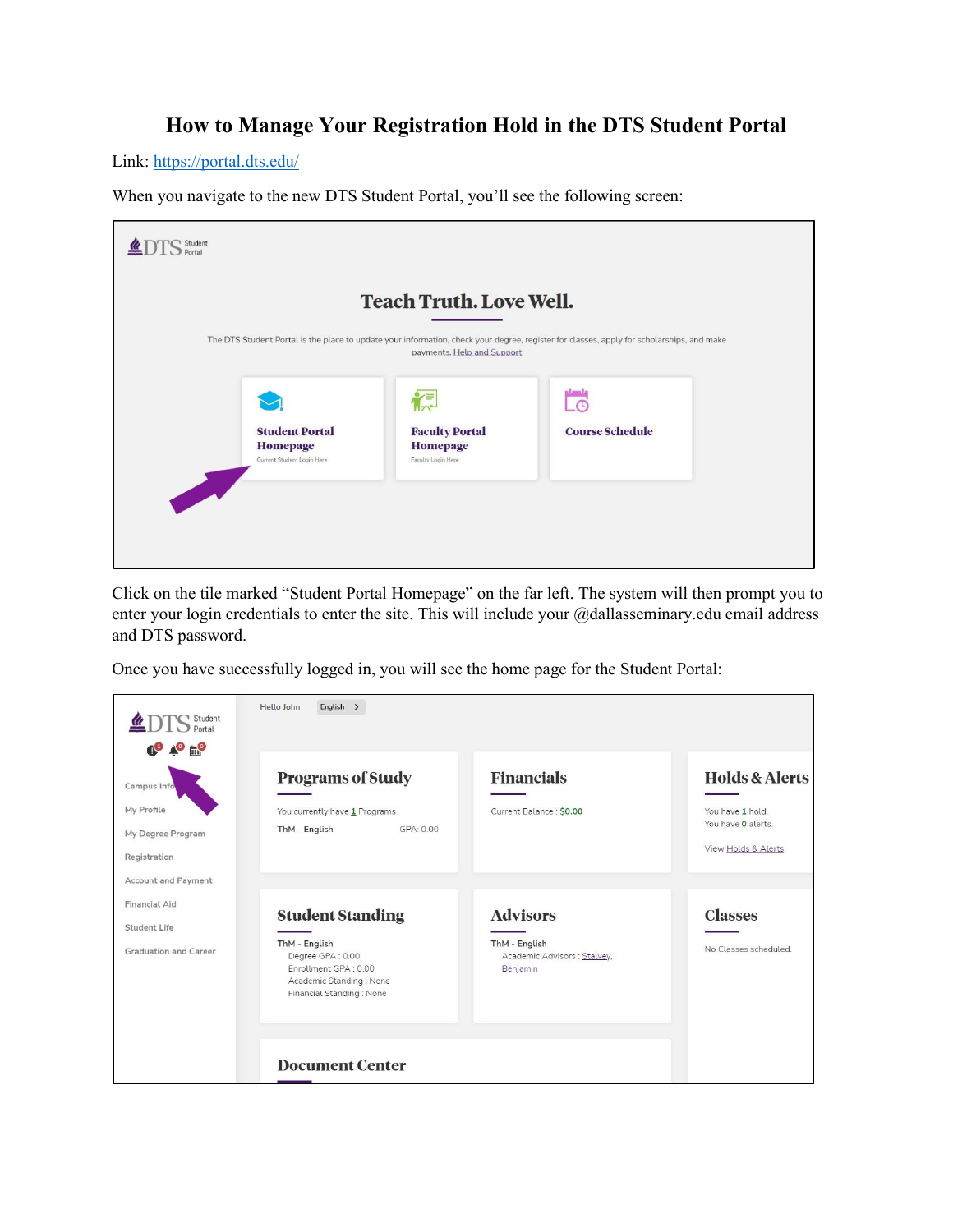In the top left corner, you'll see an alert icon in the shape of a stop sign. This is your "Holds" icon and display the number of active holds (if applicable). If you click on it, a small box will appear with information about the hold(s).



In this situation, the hold on this account is a "Registration" hold, which prevents students from registering or changing their schedule. All students will have this hold placed on their record each registration term. You can proceed to view more information about this hold or other holds by clicking "View all holds" or "Registration." When you click on either of those links, it will take you to the Messaging Center, shown here:

| 'S Student                   | <b>My Message Center</b>                                                                                                                              |
|------------------------------|-------------------------------------------------------------------------------------------------------------------------------------------------------|
| $\triangle^{\circ}$ by       | Important Alerts, Holds and Appointments are shown below. Follow instructions carefully to resolve.                                                   |
| Campus Info                  |                                                                                                                                                       |
| My Profile                   |                                                                                                                                                       |
| My Degree Program            | <b>Alerts &amp; Holds</b><br><b>Appointments</b>                                                                                                      |
| Registration                 | <b>E</b> Holds                                                                                                                                        |
| Account and Payment          | Resolve your holds immediately. Holds may prevent you from registering for courses, receiving financial aid or receiving your grades and transcripts. |
| Financial Aid                |                                                                                                                                                       |
| Student Life                 | Showing 1 to 1 of 1 entries<br>Search                                                                                                                 |
| <b>Graduation and Career</b> | <b>Hold Message</b><br><b>Hold Subject</b>                                                                                                            |
|                              | Please submit the Registration Agreement in order to register.<br>Registration                                                                        |
|                              |                                                                                                                                                       |
|                              | Show ALL v entries<br>Next<br>Previous<br>Showing 1 to 1 of 1 entries                                                                                 |
|                              | A Alerts<br><b>VIEW MY PREVIOUS ALERTS »</b>                                                                                                          |
|                              | Please select and acknowledge your alerts now. An alert will remain current until you have clicked on the Acknowledge Alert button.                   |
|                              | There are no outstanding alerts on file. To view previously acknowledged alerts, click on "View My Previous Alerts" above.                            |
|                              | <b>Advisors</b>                                                                                                                                       |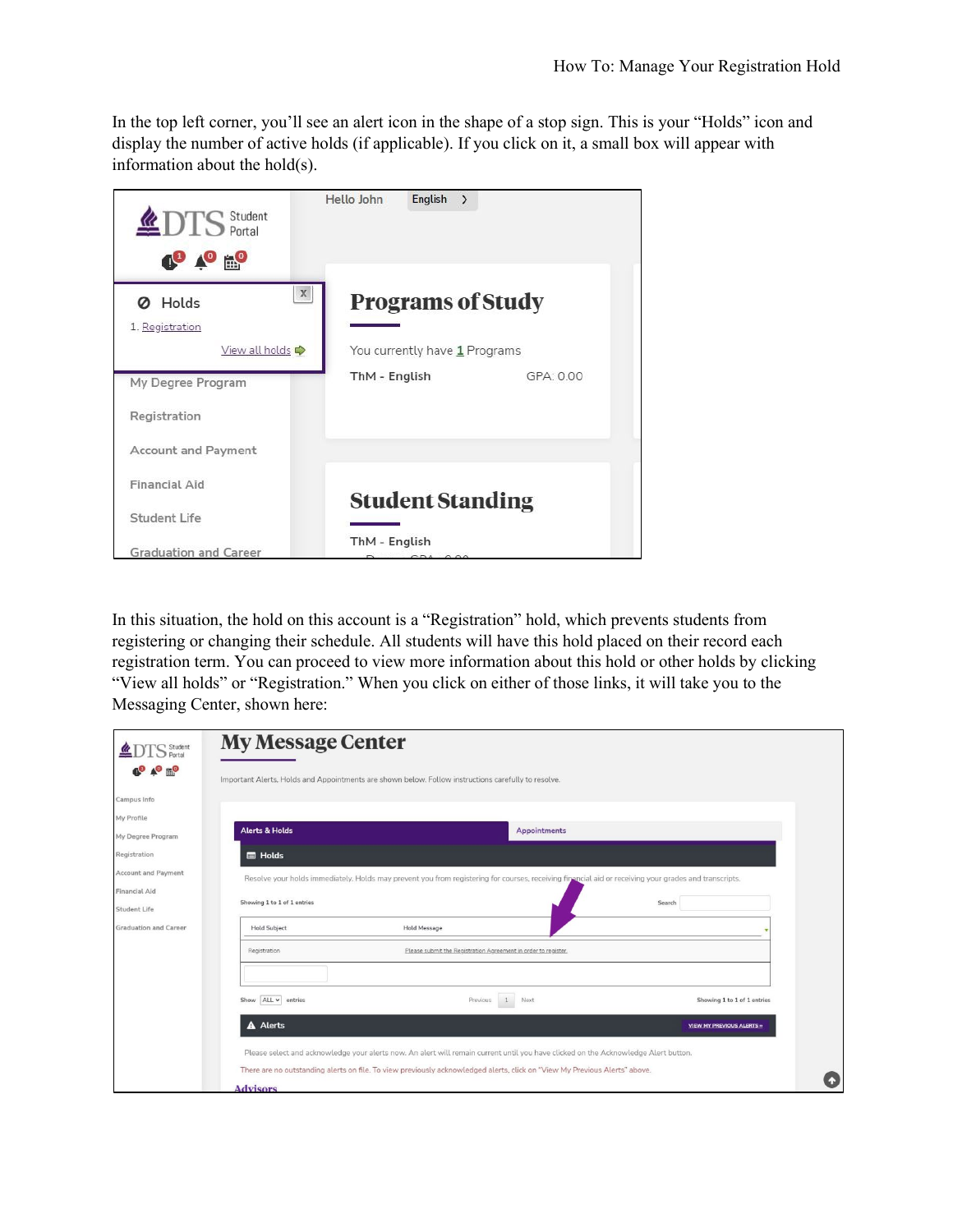The Messaging Center contains information about your alerts and holds, as well as a way to contact your Academic Advisor. To proceed in resolving your Registration hold, you will need to select the hyperlinked text in the middle of the "Holds" section of the page. It reads, "Please submit the Registration Agreement in order to register". You can select this text to navigate to the Registration Agreement form, which will pop up in another tab of your browser and look like this:

| <b>Illanthology</b>                                                |             |                |              |                 | John DoeDTS - |
|--------------------------------------------------------------------|-------------|----------------|--------------|-----------------|---------------|
| Registration Address Update and Agreement Statements               |             |                |              |                 |               |
| First Name *                                                       | Last Name * | Student Number |              | Program Version |               |
| John                                                               | DouDTS      | 1111           |              | ThM - English   |               |
| Please make any necessary changes to the address below.            |             |                |              |                 |               |
| Where do you live? .                                               |             |                |              |                 |               |
| <solact></solact>                                                  |             |                |              |                 | $\sim$        |
| Address                                                            | City        | State          |              | Postal Code     |               |
| 5656 Swiss Ave.                                                    | Dallos      | Texas          | $\checkmark$ | 75204           |               |
| Did you make any changes to your address? .                        |             |                |              |                 |               |
| <solact></solact>                                                  |             |                |              |                 | $\checkmark$  |
| Are you on a F1 or J1 visa? *                                      |             |                |              |                 |               |
| <sulact></sulact>                                                  |             |                |              |                 | $\vee$        |
| Please confirm your intended graduation term *                     |             |                |              |                 |               |
| <select></select>                                                  |             |                |              |                 | $\check{~}$   |
| Are you a Veteran?                                                 |             |                |              |                 |               |
| Not specified                                                      |             |                |              |                 | $\vee$        |
|                                                                    |             |                |              |                 |               |
| Do you agree with the following statements?                        |             |                |              |                 |               |
| (Click the links below to read to each statement before answering) |             |                |              |                 |               |
| Essential Doctrinal Commitments (for students)                     |             |                |              |                 |               |
| «Select»                                                           |             |                |              |                 | $\mathcal{L}$ |
|                                                                    |             |                |              |                 |               |
| Community Covenant                                                 |             |                |              |                 |               |
| <soloct></soloct>                                                  |             |                |              |                 | $\sim$        |
|                                                                    |             |                |              |                 |               |
|                                                                    |             |                |              |                 |               |
| <b>SUBMIT</b>                                                      |             |                |              |                 |               |

You will need to fill in every field in this form in order to "Submit" the form. Most of the fields pertain to location information or demographic information like Veteran or student visa status. The bottom of the form contains hyperlinked text that will take you to the DTS Doctrinal Statement and DTS Community Covenant. You will need to read and affirm each of these statements every registration term. After completing the form, review it to ensure all information is accurate.

This form reflects the information for John Doe:

| llanthology                                                        |                                                      |                |                        | John DoeDTS +         |
|--------------------------------------------------------------------|------------------------------------------------------|----------------|------------------------|-----------------------|
|                                                                    |                                                      |                |                        |                       |
|                                                                    | Registration Address Update and Agreement Statements |                |                        |                       |
| First Name *                                                       | Last Name *                                          | Student Number | Program Version        |                       |
| John                                                               | DoeDTS                                               | 1111           | ThM - English X        |                       |
| Please make any necessary changes to the address below.            |                                                      |                |                        |                       |
| Where do you live? -                                               |                                                      |                |                        |                       |
| Off Campus                                                         |                                                      |                |                        | $\check{~}$           |
| <b>Address</b>                                                     | City.                                                | State.         | Postal Code            |                       |
| 5656 Swiss Ave.                                                    | <b>Dallas</b>                                        | Texas.         | $\mathcal{A}$<br>75204 |                       |
| Did you make any changes to your address? .                        |                                                      |                |                        |                       |
| Na                                                                 |                                                      |                |                        | $\omega$              |
| Are you on a F1 or J1 visa? *                                      |                                                      |                |                        |                       |
| No.                                                                |                                                      |                |                        | $\sim$                |
| Please confirm your intended graduation term *                     |                                                      |                |                        |                       |
| 2025 Spring                                                        |                                                      |                |                        | $\mathbbmss{}$        |
| Are you a Veteran? -                                               |                                                      |                |                        |                       |
| Not a veteran                                                      |                                                      |                |                        | $\check{\mathcal{L}}$ |
|                                                                    |                                                      |                |                        |                       |
| Do you agree with the following statements?                        |                                                      |                |                        |                       |
| (Click the links below to read to each statement before answering) |                                                      |                |                        |                       |
| Essential Doctrinal Commitments (for students)                     |                                                      |                |                        |                       |
| Yes                                                                |                                                      |                |                        | $\check{\mathcal{L}}$ |
|                                                                    |                                                      |                |                        |                       |
| Community Covenant                                                 |                                                      |                |                        |                       |
| Yes                                                                |                                                      |                |                        | $\sim$                |
|                                                                    |                                                      |                |                        |                       |
|                                                                    |                                                      |                |                        |                       |
| SUBMIT                                                             |                                                      |                |                        |                       |
|                                                                    |                                                      |                |                        |                       |